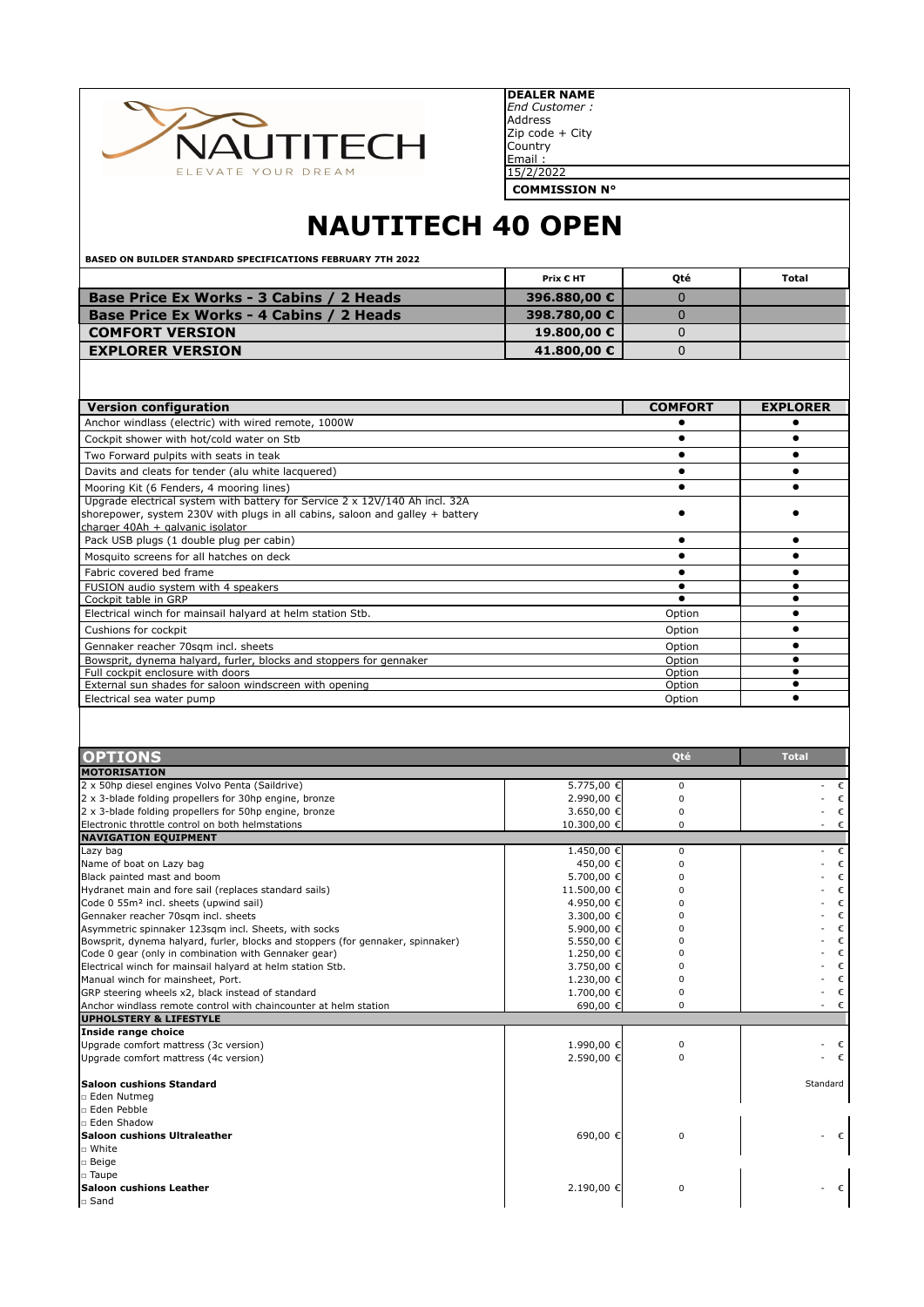| □ Cappucino<br>□ Slate Gray                                                                                                                     |                          |             |            |
|-------------------------------------------------------------------------------------------------------------------------------------------------|--------------------------|-------------|------------|
|                                                                                                                                                 |                          |             |            |
| <b>Outside color choice:</b><br>□ Eden Nutmeg                                                                                                   |                          |             |            |
| □ Eden Pebble                                                                                                                                   |                          |             |            |
| □ Eden Shadow                                                                                                                                   |                          |             |            |
| <b>Signature Nautitech</b>                                                                                                                      |                          |             |            |
| Upgrade for In&Out SIGNATURE Upholstery with decorative cushions                                                                                | 2.110,00 €<br>2.150,00 € | 0<br>0      | €          |
| Set of custom bedding for 3 cabin-version<br>Set of custom bedding for 4 cabin-version                                                          | 2.830,00 €               | 0           | €<br>€     |
| Set of 6 bathroom towels - white with Nautitech Manta Ray embroidery (2 guests, 2                                                               | 220,00 €                 | 0           | €          |
| toilets and 2 baths) - unit price per set<br>Set of 6 socks for fender - Black with white Nautitech embroidery                                  | 480,00 €                 | 0           | $\epsilon$ |
| Upgrade of gennaker with printing of Nautitech Manta Ray (gold) and 40 (black)                                                                  | 2.390,00 €               | $\pmb{0}$   | €          |
| Upgrade for leather covered handrail in the companion way<br><b>EXTERIOR EQUIPMENT</b>                                                          | 250,00 €                 | 0           | €          |
| Deck/Cockpit                                                                                                                                    |                          |             |            |
| Synthetic-teak in cockpit and aft platforms<br>Teak in cockpit and aft platforms                                                                | 8.890,00 €<br>9.590,00 € | 0<br>0      | €<br>€     |
| Frontdeck Lounge: Bar/storage box with integrated cupholders, foldable 3 part cushions                                                          |                          | 0           |            |
| convertible into lounge area                                                                                                                    | 4.200,00 €               | 0           | €<br>€     |
| Full cockpit enclosure with doors<br>Additional sun net for cockpit enclosure (only together with cockpit enclosure)                            | 3.200,00 €<br>1.290,00 € | 0           | €          |
| External sun shades for saloon windscreen with opening<br>Bimini on helmstation (per unit)                                                      | 1.590,00 €<br>1.570,00 € | 0<br>0      | €<br>€     |
| Helmstation protection cover (per unit)                                                                                                         | 430,00 €                 | 0           | €          |
| Cushions for cockpit seats and aft bench<br>Cockpit table convertible into lounge area (upholstery included)                                    | 3.920,00 €<br>2.350,00 € | 0<br>0      | €<br>€     |
| Cockpit table in teak 10 pers (1,73m X 0,79m)                                                                                                   | 1.660,00 €               | 0           | €          |
| <b>INTERIOR EQUIPMENT</b>                                                                                                                       |                          |             |            |
| Blinds for cabin hull windows                                                                                                                   | 1.750,00 €               | 0           | €          |
| Salon dining table convertible into lounge bed (incl. cushion)                                                                                  | 2.500,00 €               | 0           | €          |
| Extra berth in portside forepeak incl. mattress, gelcoat finishing, ventilation, light and<br>access to front cabin (only with 4 Cabin version) | $1.800,00 \in$           | 0           | €          |
| Extra berth in starboard forepeak incl. mattress, gelcoat finishing, ventilation, light and                                                     | 1.800,00 €               | 0           | €          |
| access to front cabin<br><b>COMFORT &amp; APPLIANCES</b>                                                                                        |                          |             |            |
| Watermaker 60 L/h 12V                                                                                                                           | 14.990,00 €              | 0           | €          |
| Electrical sea water pump<br>Fridge in cockpit 65L, 12V                                                                                         | 690,00 €<br>2.700,00 €   | 0<br>0      | €<br>€     |
| Freezer 55L 12V                                                                                                                                 | 2.170,00 €               | 0           | €          |
| Washing machine 3kg 220V<br>Microwave oven 220V                                                                                                 | 2.290,00 €<br>190,00 €   | 0<br>0      | €<br>€     |
| Fans 12V (1 per cabin / 2 in saloon)<br>Reversible air-conditioning 230V - Owner version                                                        | 1.150,00 €               | 0           | €          |
| (cooling + heating function /outlet in salon and in each cabin)                                                                                 | 24.930,00 €              | 0           | €          |
| Reversible air-conditioning 230V - 4C version<br>(cooling + heating function /outlet in salon and in each cabin)                                | 26.850,00 €              | 0           | €          |
| Heating system, hot water (outlet in each cabin, heads, saloon and cockpit)                                                                     | 14.800,00 €              | 0           | €          |
| Electrical toilet, seawater flush (per unit - specify location)<br>Electrical toilet, freshwater flush (per unit - specify location)            | 1.000,00 €<br>1.150,00 € | 0<br>0      | €<br>€     |
| <b>ELECTRICITY &amp; LIGHTING</b>                                                                                                               |                          |             |            |
| 1 Additional service battery 140A + 1 battery charger 40 Ah<br>Inverter 2000W connected to boardnet incl. Switch                                | 1.980,00 €               | 0           | €          |
| (Additional service batterie 140A and charger 40A compulsory)                                                                                   | 2.550,00 €               | 0           | €          |
| Indirect lighting in saloon<br>Courtesy LED lights in cockpit and aft deck                                                                      | 995,00 €<br>1.420,00 €   | 0<br>0      | €<br>€     |
| Two LED spreader lights                                                                                                                         | 1.060,00 €               | $\Omega$    | €          |
| Two LED spotlights under the bridgedeck<br>Solar Panels 4x110W sur le roof                                                                      | 1.980,00 €<br>3.500,00 € | 0<br>0      | €<br>€     |
| Generator Onan 6KW (starboard forepeak not compatible)                                                                                          | 19.220,00 €              | 0           | €          |
| <b>ELECTRONIQUE ET MULTIMEDIA</b>                                                                                                               |                          |             |            |
| <b>Nav-Pack Cruise</b><br>2 x B&G Triton Displays (1 x per helmstation)                                                                         | 14.370,00 €              | $\mathbf 0$ | €          |
| with Speed-, Depth-, Wind-Transducer                                                                                                            |                          |             |            |
| 2 x B&G Zeus 9" chartplotter (stb & port helmstations)<br>Chartplotter functionality on B&G Zeus 9" at nav station                              |                          |             |            |
| B&G Autopilot, B&G Autopilot control unit (stb helmstation)<br>B&G V100 VHF incl. Antenna (nav station)                                         |                          |             |            |
| <b>B&amp;G AIS Transmitter/Receiver</b>                                                                                                         |                          |             |            |
| B&G H50 wireless VHF unit (stb helmstation)<br><b>Nav-Pack Advanced</b>                                                                         | 16.390,00 €              | $\mathsf 0$ |            |
| includes Nav-Pack Cruise plus additional                                                                                                        |                          |             |            |
| 1 x extra B&G Autopilot control unit (port helmstation)<br>NMEA Connector for PC at nav station                                                 |                          |             |            |
| B&G Forward scan                                                                                                                                |                          |             |            |
| B&G 4G Radar antenna<br>Pre installation for TV (antenna incl. plug) in saloon                                                                  | 2.890,00 €<br>980,00 €   | 0<br>0      | €<br>€     |
| <b>60 HZ OPTIONS</b>                                                                                                                            |                          |             |            |
| Upgrade Electrical system 110V 60Hz<br>Inverter 2000W 110V connected to boardnet incl. Switch                                                   | 2.630,00 €               | 0           | €          |
| (Additional service batterie 140A and charger 40A compulsory)                                                                                   | 2.610,00 €               | 0           | €          |
| Reversible air-conditioning 110V - Owner version<br>(cooling + heating function /outlet in salon and in each cabin)                             | 26.280,00 €              | 0           | €          |
| Reversible air-conditioning 110V - 4C version                                                                                                   | 28.200,00 €              | 0           | €          |
| (cooling + heating function /outlet in salon and in each cabin)<br>Generator Onan 7,5KVA/60Hz under 110V (starboard forepeak not compatible)    | 20.140,00 €              | 0           | €          |
| Pre installation for TV 110V (antenna incl. plug) in saloon                                                                                     | 980,00 €                 | 0           | €          |
| <b>SAFETY EQUIPMENT AND DELIVERY</b><br>Delta-Anchor, galvanized, chain Ø 10mm, length 60m with crow's feet                                     | 1.360,00 €               | 0           | €          |
|                                                                                                                                                 |                          |             |            |